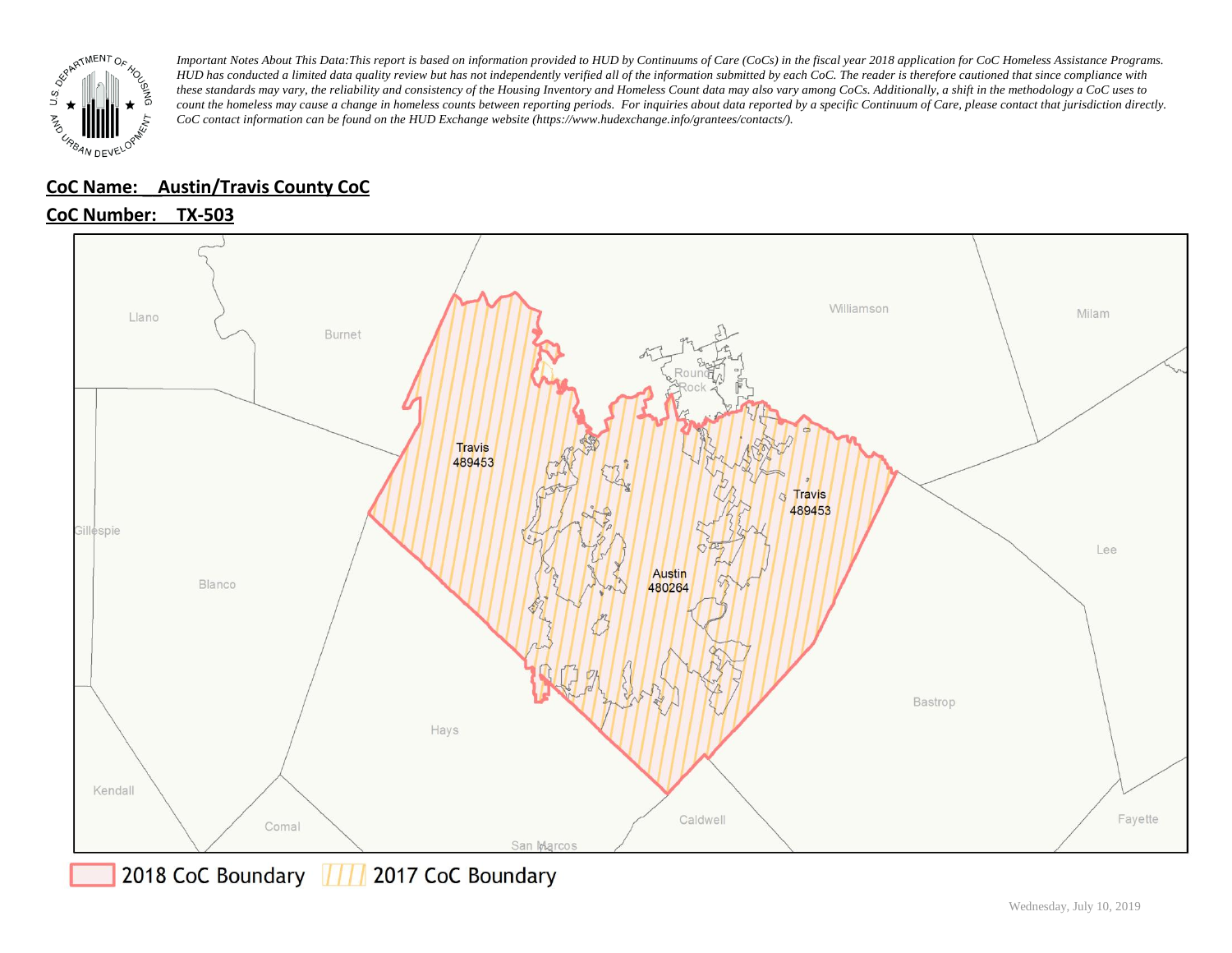

### **CoC Name: \_\_ Austin/Travis County CoC**

### **CoC Number: TX-503**

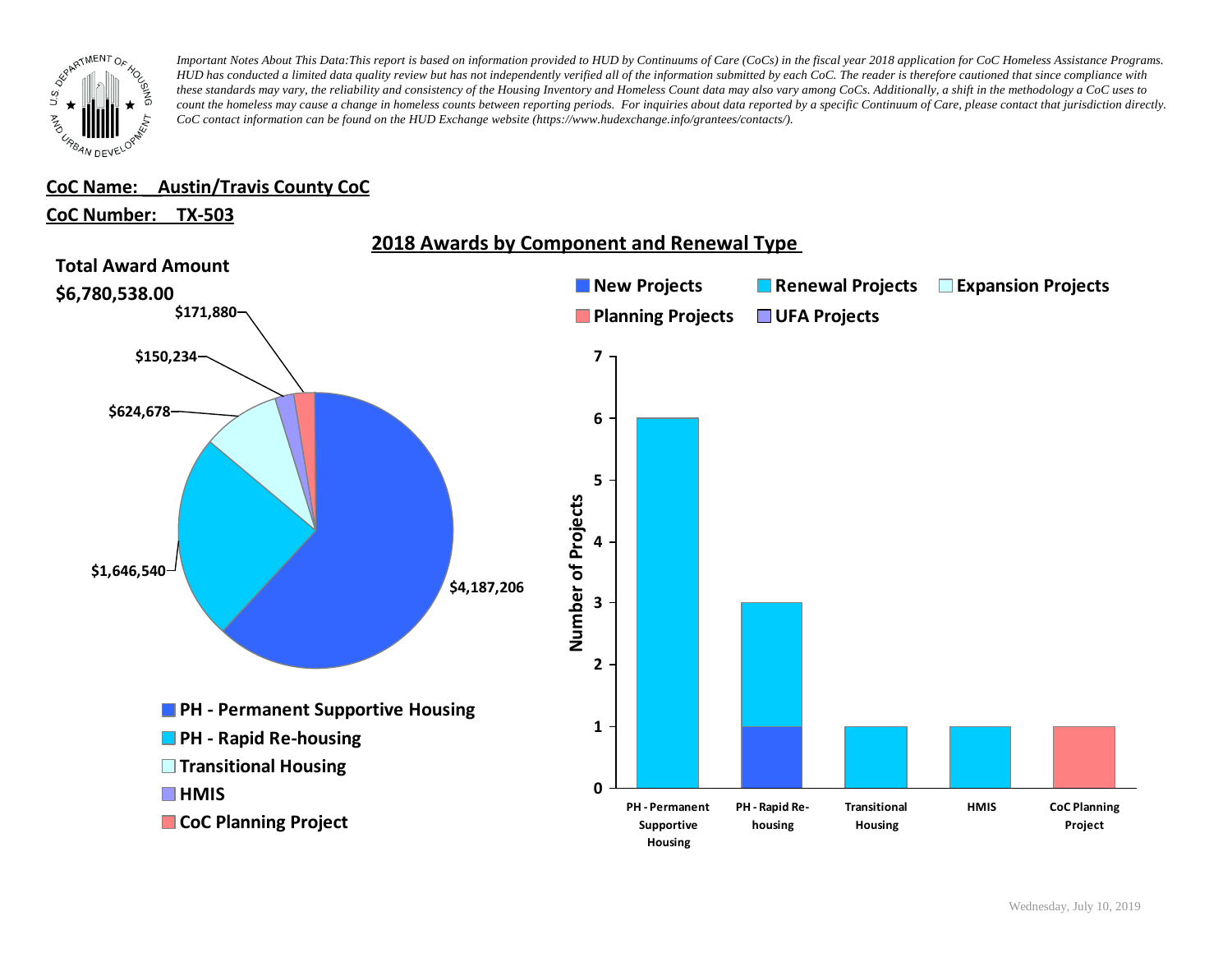

## **CoC Name: \_\_ Austin/Travis County CoC**

### **CoC Number: TX-503**



# **2018 Housing Inventory Summarized by Target Population and Bed Type**

**¹Mixed beds may serve any target population.**

**²Persons in Families and Adult & Child Beds refer to beds for households with one adult (age 18 or older) and at least one child (under the age of 18).**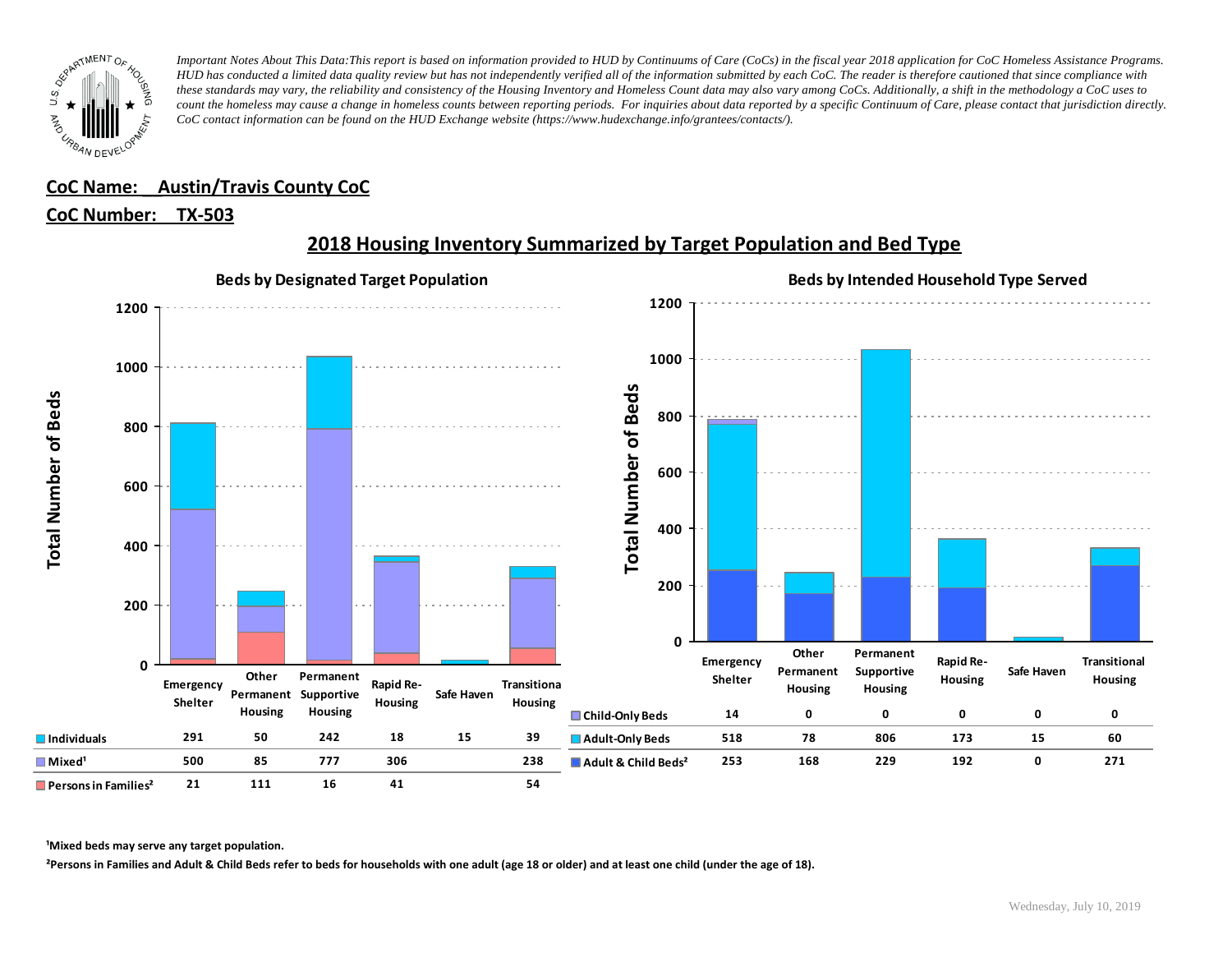

# **CoC Name: \_\_ Austin/Travis County CoC**

### **CoC Number: TX-503**

## **2018 Point in Time Count Summarized by Household Type**



\* Safe Haven programs are included in the Transitional Housing category.

¹This category includes single adults, adult couples with no children, and groups of adults. ²This category includes households with one adult and at least one child under age 18.

<sup>3</sup>This category includes persons under age 18, including children in one-child households, adolescent parents and their children, adolescent siblings, or other household configurations composed only of children.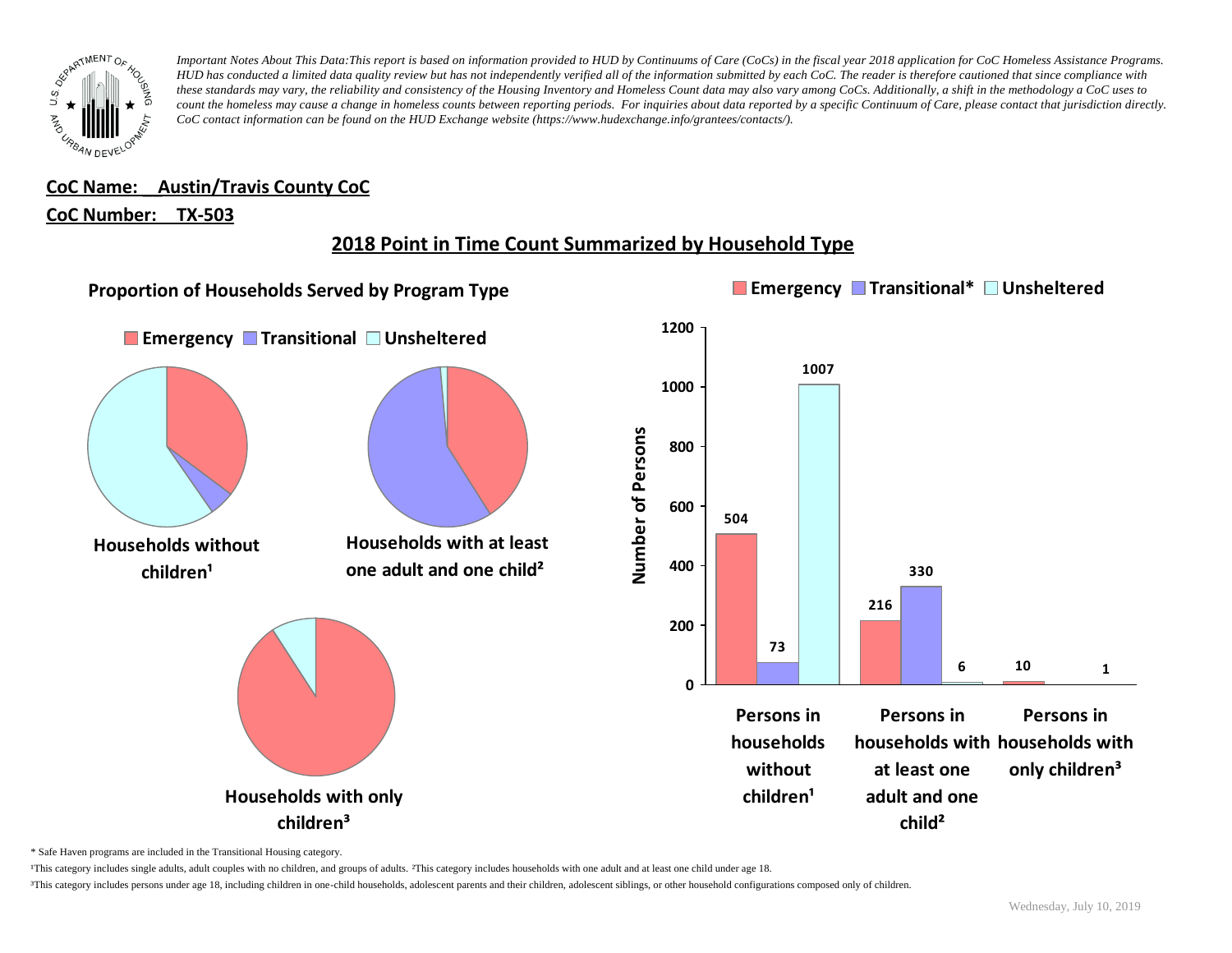

#### **CoC Name: \_\_ Austin/Travis County CoC** ¹This category includes single adults, adult couples with no children, and groups of adults. ²This category includes households with one adult and at least one child under age 18.

## <u>CoC Number: TX-503</u>

## **2018 Point-In-Time Count Proportion of Persons in each Age Group by Household Type**



\* Safe Haven programs are included in the Transitional Housing category.

¹This category includes single adults, adult couples with no children, and groups of adults. ²This category includes households with one adult and at least one child under age 18.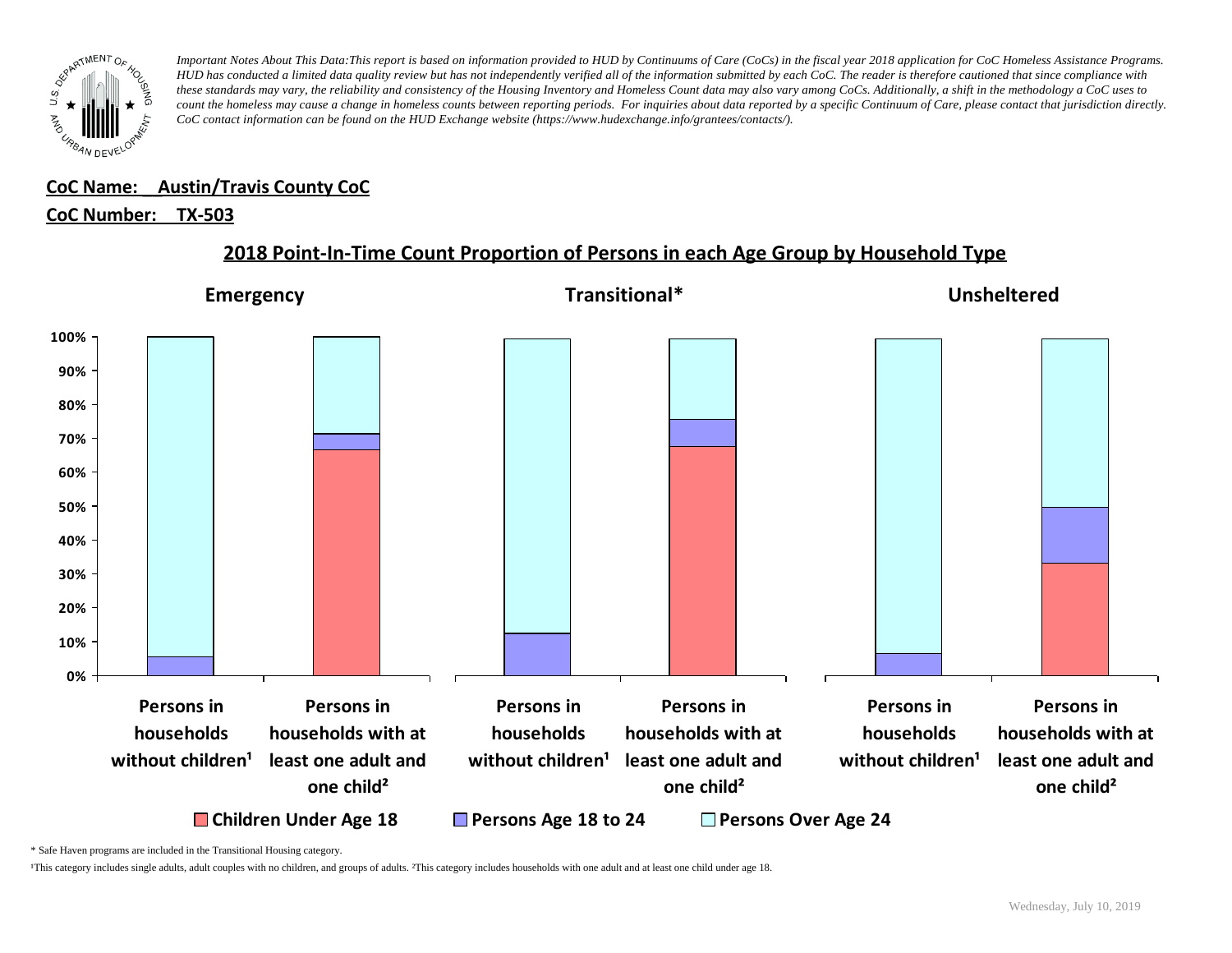

### **CoC Name: \_\_ Austin/Travis County CoC**

### **CoC Number: TX-503**

## **2018 Point in Time Count Summarized by Chronically Homeless by Household Type**



\* Safe Haven programs are included in the Transitional Housing category.

¹This category includes single adults, adult couples with no children, and groups of adults. ²This category includes households with one adult and at least one child under age 18.

³This category includes persons under age 18, including children in one-child households, adolescent parents and their children, adolescent siblings, or other household configurations composed only of children.